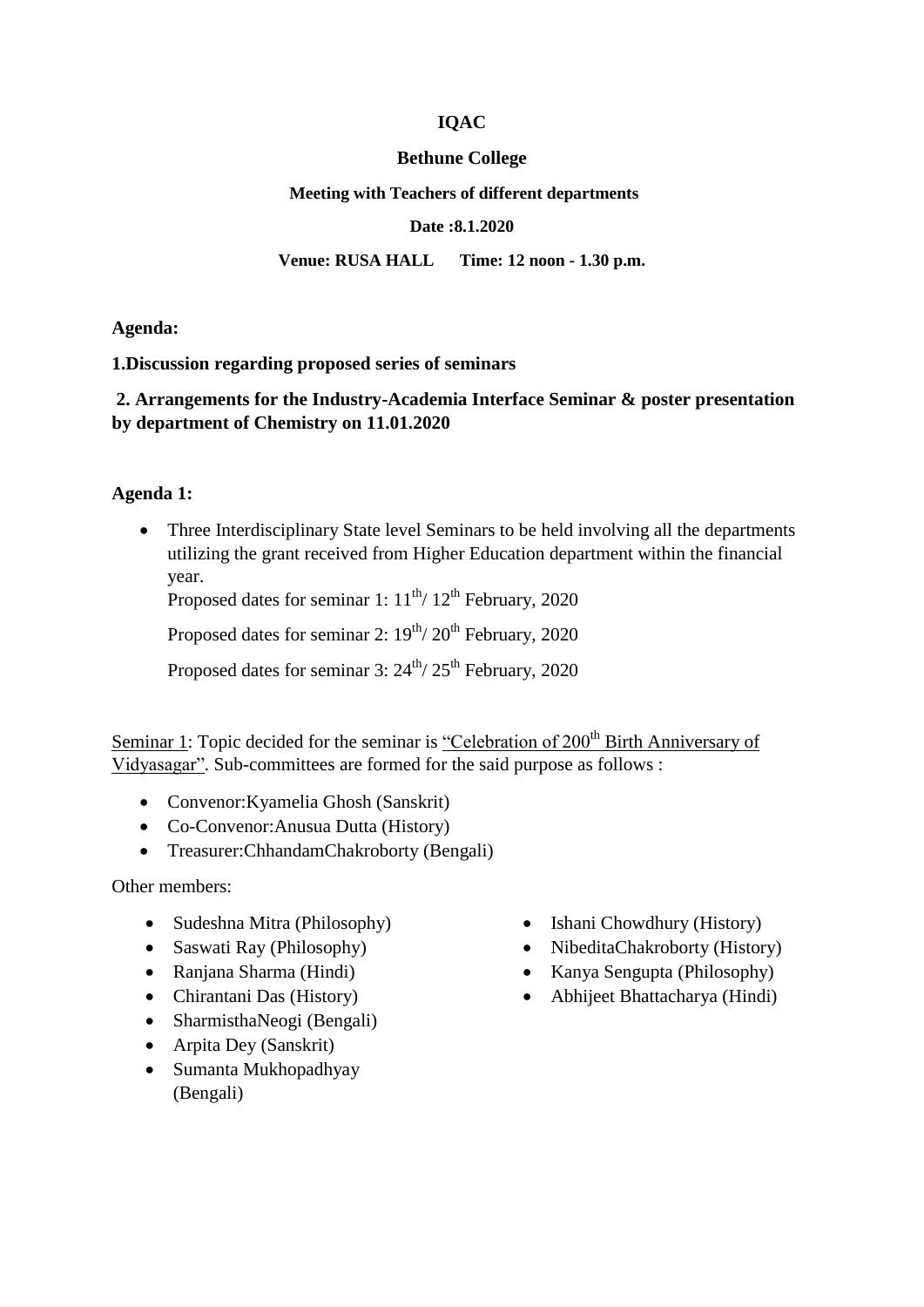## Seminar 2: Career Counselling & Grooming of Soft Skills.

- Convenor: Pratap Chandra Roy (Mathematics)
- Co-Convenor: Satarupa Bandopadhyay (Economics) Debalina Banjeree (English)
- Treasurer: Krishanu Naskar (Computer Science)

## Other members

- Anushila Hazra (English)
- Neelanjana Basu (English)
- Saptarshi Mondal (Statistics)
- Srijani Maitra (Computer Science)
- Debaprasad Pal (Mathematics)
- Mohua Chatterjee (Psychology)
- Rupa Pal (Mathematics)
- Ajay Kumar Biswas (Statistics)

#### Seminar 3: Environmental Awareness & Contemporary issues

- Jt. Convenors: Goutam Bandopadhyay (Chemistry) & Ashok Kr. Das (Botany)
- Co-Convenors: Dipayan Chattopadhyay (Botany) & Nilanjana Bagchi (Psychology)
- Treasurer: Sourav Ganguly (Physics)

Other members:

- Samiran Ghosh (Zoology)
- Sutapa Dutta(Zoology)
- Paramita Majumdar(Chemistry)
- Srirupa Banerjee(Chemistry)
- Sulakshana Karmakar(Chemistry)
- Debadeepa Banerjee(Psychology)
- Debanjana Basu(Psychology)
- Sanjukta Ray (Pol Sc)
- Narayan Banerjee(Physics)
- Hiroj Saha(Zoology)
- Suparna Sengupta (Pol Sc)
- Moumita Dutta(Pol Sc)

A preliminary report to be submitted on 13.01.2020 with respect to the topics and dates for the seminars.

# **Agenda 2:**

- Venue of Seminar: RUSA Hall
- Venue of Poster presentation: ECR. Approximately 10 posters to be presented
- Certificates to be arranged
- Welcome Address: Dr. K.K.Som
- Vote of Thanks : Dr. Gautam Bandyopadhyay
- Responsibilities like arrangement of room, flex, memento etc. were distributed amongst members.